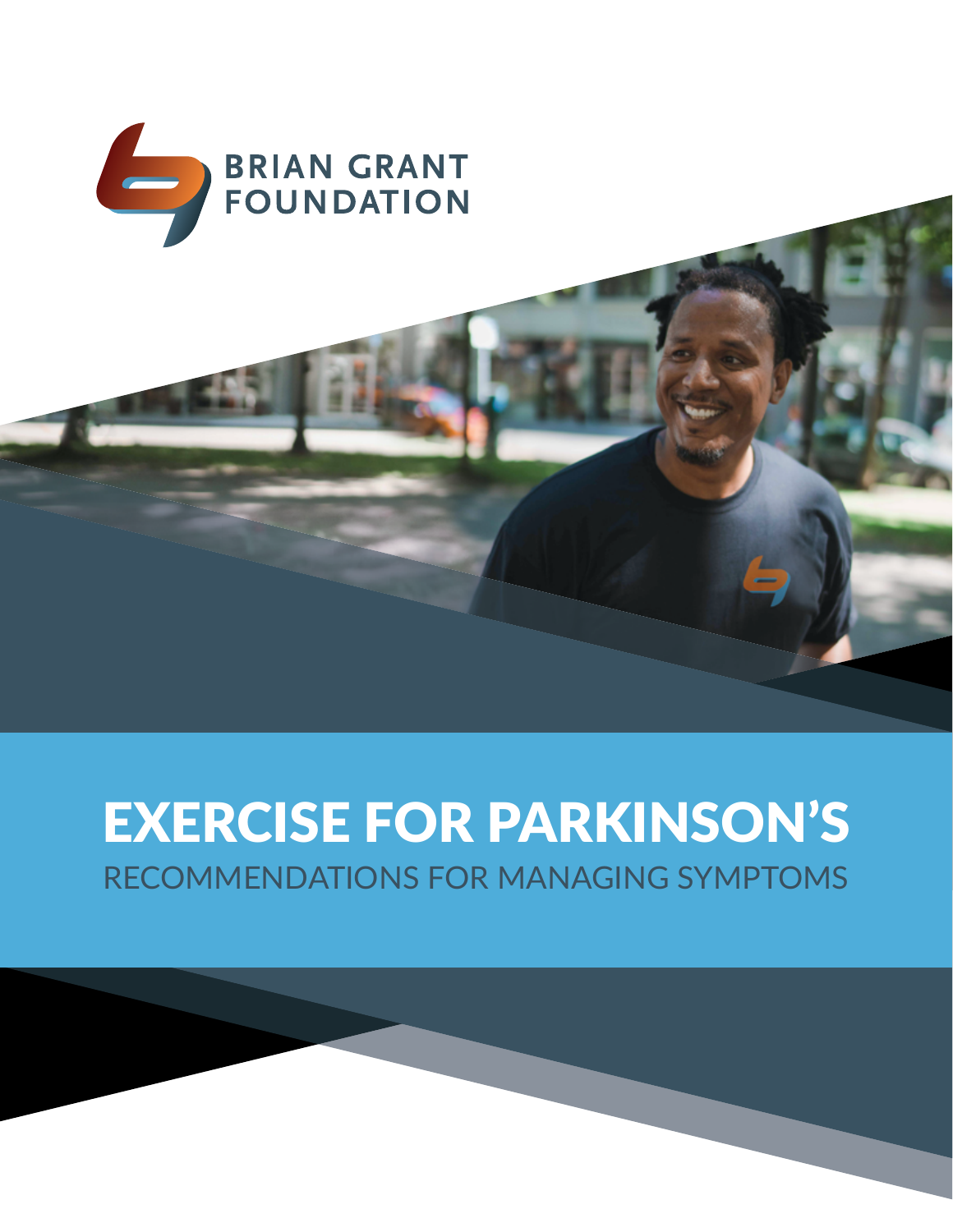### INSIDE THIS GUIDE

| <b>EXERCISE FOR PARKINSON'S OVERVIEW</b>            | 3 |
|-----------------------------------------------------|---|
| RECOMMENDATIONS FOR EXERCISE FOR PARKINSON'S        | 4 |
| <b>EXERCISE FOR PARKINSON'S PRINCIPLES</b>          | 5 |
| EXERCISE FOR PARKINSON'S TRAINING FOR PROFESSIONALS | 8 |
| <b>ONLINE EXERCISE VIDEOS</b>                       | 8 |

The Brian Grant Foundation provides tools to improve the well-being of people with Parkinson's. Our programs focus on exercise and nutriton to help people with Parkinson's manage their symptoms, improve their overall health and prevent other serious illnesses.

Every month, we publish an email newsletter filled with tips, expert interviews, profles of people with Parkinson's and more.

**Sign up today! www.briangrant.org**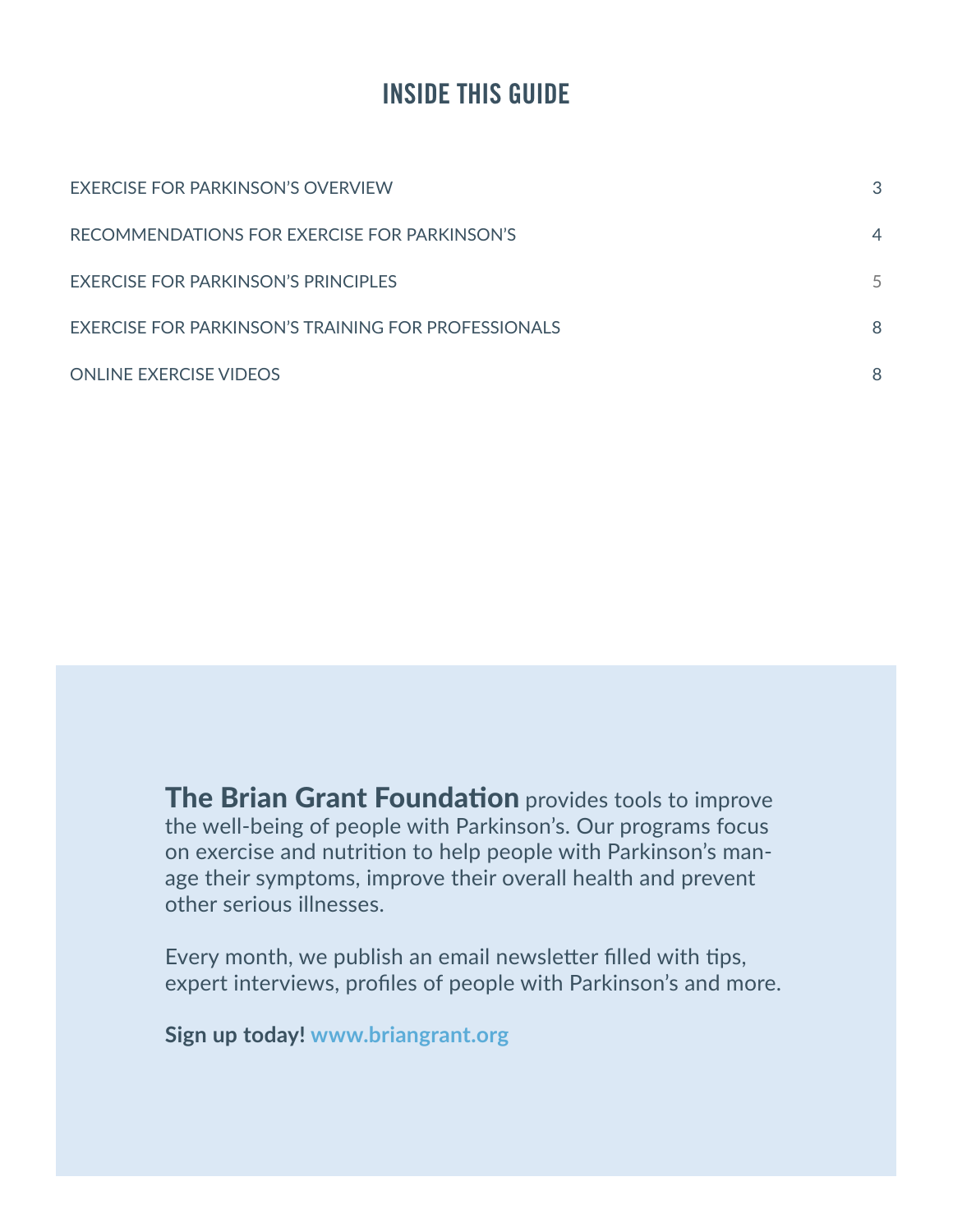### EXERCISE FOR PARKINSON'S OVERVIEW

Exercise is important for everyone. For people with Parkinson's, exercise can improve quality of life and may help alleviate some of the most difficult motor and non-motor symptoms of the disease. Overall, exercise can beneft people with Parkinson's in the following important ways:

#### **Motor Symptom Management:**

Research has shown that exercise improves flexibility, balance, coordination, agility, gait and strength.

#### **Non-Motor Symptom Management:**

Exercise may positively impact depression, anxiety, apathy, cognition and sleep difficulties.

#### **Delay Mobility Decline:**

Studies suggest that exercise may help delay some of the common symptoms of the disease.

### A WORD ON PARKINSON'S EXERCISE RESEARCH

Studies suggest that exercise may improve how the brain uses and protects dopamine. Researchers are also looking at how specific activities may help counteract some of the common symptoms of Parkinson's. For example, Tai Chi is great for improving balance whereas boxing can help with quickness and sequencing. The Brian Grant Foundation (BGF) works with researchers at the Oregon Health & Science University (OHSU) Balance Disorders Laboratory to develop evidence-based exercise programs.

**Learn more at www.briangrant.org.**

### SAFETY CONSIDERATIONS

Exercise is essental for people with Parkinson's. But balance problems and other symptoms can increase the risk of falling. Here are some things to consider when engaging in an exercise routne:

#### **Talk To Your Health Care Provider**

Make sure you've talked to a health care provider about your exercise program, especially if you're considering a new physical activity or if you're experiencing new or worsening symptoms.

#### **Time Your Medications**

Many people with Parkinson's have "on times" when their medications are most effective at alleviating symptoms. Exercising during on times may be more effective, and it could reduce the risk of falling.

#### **Stay Hydrated**

Staying hydrated can help with low blood pressure and dizziness, and may help reduce fall risk.

#### **Be Mindful of Symptoms**

Remember both motor and non-motor symptoms can increase fall risk.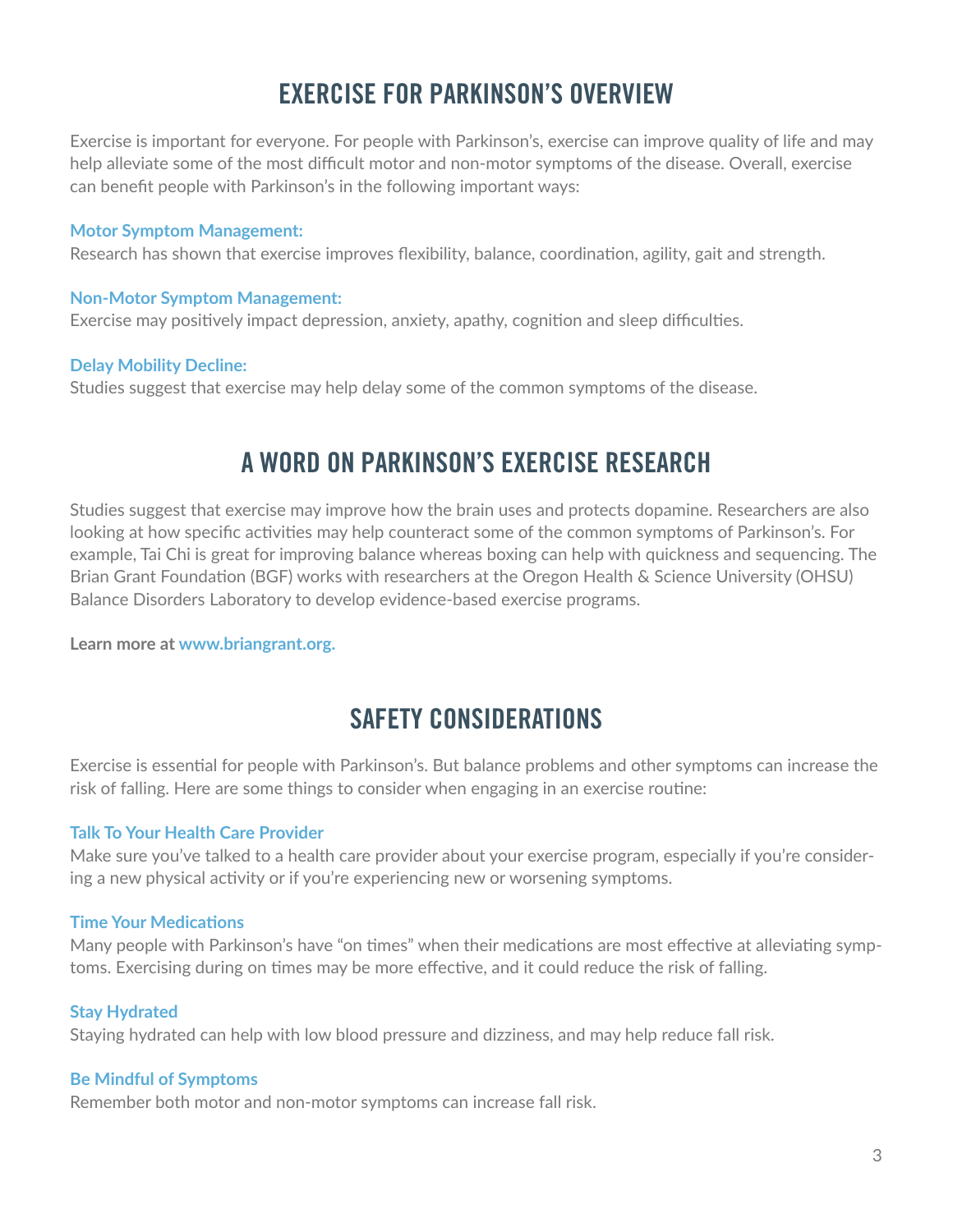### RECOMMENDATIONS FOR EXERCISE FOR PARKINSON'S

#### **Recommendations for Exercise Intensity and Duration**

Remember, any exercise is better than none! Parkinson's patients enrolled in exercise programs for longer than six months, regardless of intensity, have shown significant gains in function. However, greater intensity reaps greater benefts. That's why experts recommend that people with Parkinson's exercise with as much intensity as is safely possible, for as long as possible. The exercise sessions should be challenging, requiring focus, effort and full attention. For example, walking on a treadmill is good, but you might also try walking quickly outside with distractions, obstacles and changes in terrain.

As for how much and when to exercise, people with Parkinson's should aim for the following:

- Begin training in the early stages of Parkinson's
- **EXECT:** Train most days of the week for at least one hour
- Add mental challenges when appropriate and safe
- **•** Train at higher intensity levels, meaning you can still talk while training but in short bursts

#### **Recommendations for Types of Exercises**

Above all, do what you enjoy! Remember, any exercise is benefcial. For people with Parkinson's, aerobic activities combined with movements that address specific symptoms can help you practice and maintain everyday motor functions that directly impact quality of life. The exercise principles that follow can help you understand how physical activity can help manage the common symptoms of Parkinson's.





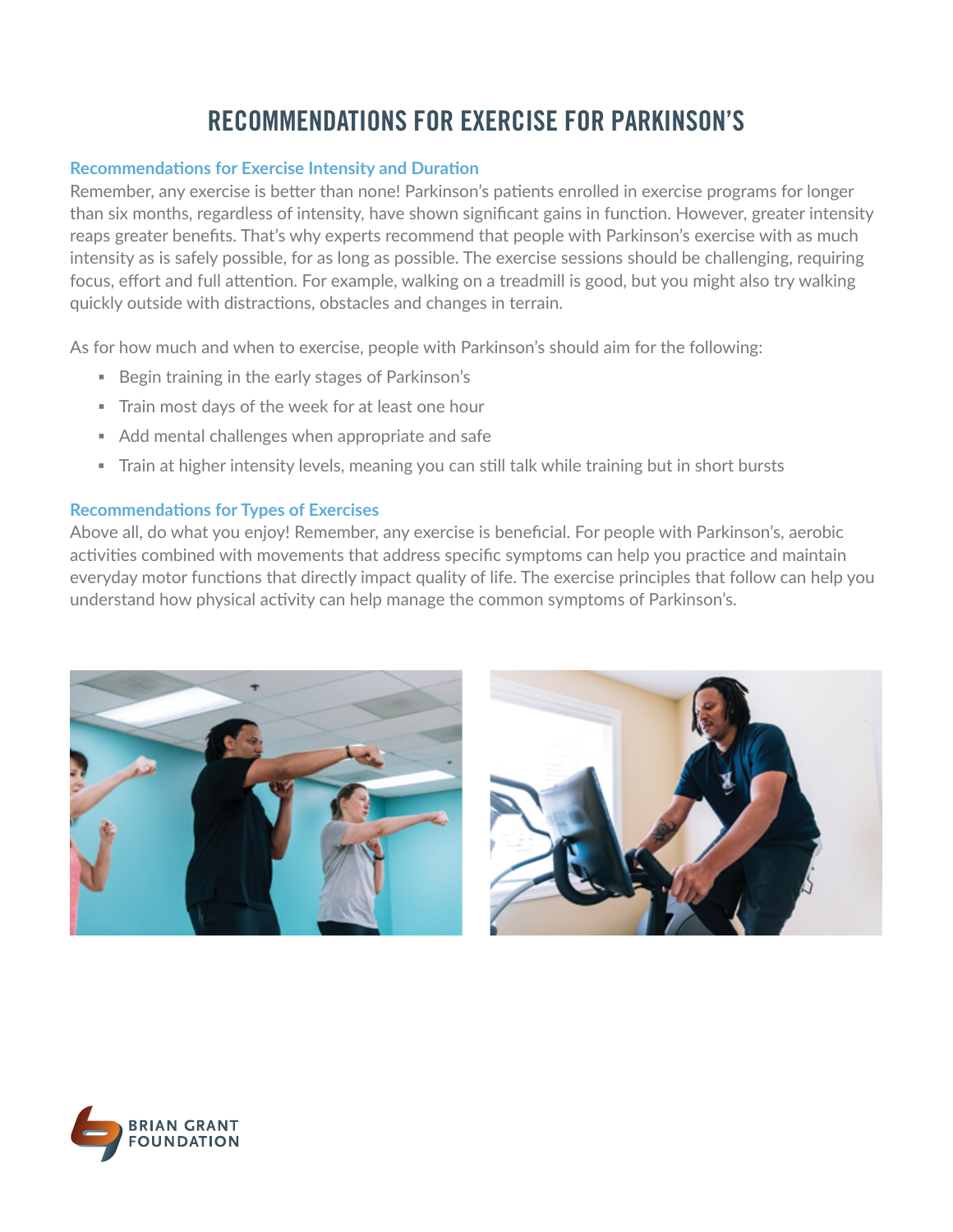### EXERCISE FOR PARKINSON'S PRINCIPLES

#### **1. Build stamina through aerobic activity.**

■ Research suggests aerobic activity supports positive changes in the brain. Aerobic activity can include high intensity walking or biking followed by other higher intensity activities, like lunges.

#### **2. Target specifc areas for beter fexibility.**

- Rigidity along the spine causes "stooped" posture. Some of this rigidity comes from increased muscle tone in fexor muscles.
- **EXEC EXECT INCO EXECT 15 STEET IS EXECT THE STEET IS SEENTED IS SETAON IN SETAON IN SETAON** Step-inals, abdominals, hip flexors, gluteals, hamstrings, hip adductors, and calves.
- Activities that rotate the spine, such as kayaking, are also helpful for improving rigidity.

#### **3. Improve and maintain fexibility with dynamic stretching.**

**EXED** Improving flexibility can facilitate better posture and better movement. A whole body stretching routine, like those done in yoga, can be particularly beneficial.

#### **4. Strengthen extensor muscle groups to improve posture.**

- **Extensor muscles help facilitate upright posture and may reduce back pain.**
- Practice extension exercises that strengthen the back, hips and triceps.

#### **5. Use BIG, full amplitude, whole-body movements. Vary paterns and sequence.**

- **EXECT SLOW, small movements are a common symptom of Parkinson's. People with Parkinson's tend to think** a move looks big, but it will actually be undersized.
- **Thinking BIG helps you move BIG. Think about exaggerating your movements.**
- Use the whole body. Move in all directions, practice turning and emphasize weight shifting

#### **6. Practice dual tasks and cognitive challenges.**

- People with Parkinson's can have difficulty performing more than one task at a time or shifting from one task to another. Practicing dual physical tasks (combining two physical activities, such as walking while doing triceps extension) can help improve this symptom.
- People with Parkinson's will eventually experience cognitive challenges. Adding counting or singing and other more complex cognitve challenges to a movement can help improve this.

#### **7. Practice self-initiated and self-paced movement.**

- People with Parkinson's can also experience problems initiating movement, which can lead to abruptly halting or "freezing." Keeping up a pace can also be challenging.
- Practice self-initiated and self-paced movements. Counting can help you keep a pace. Imagining yourself doing a movement before you perform it can help initate movement.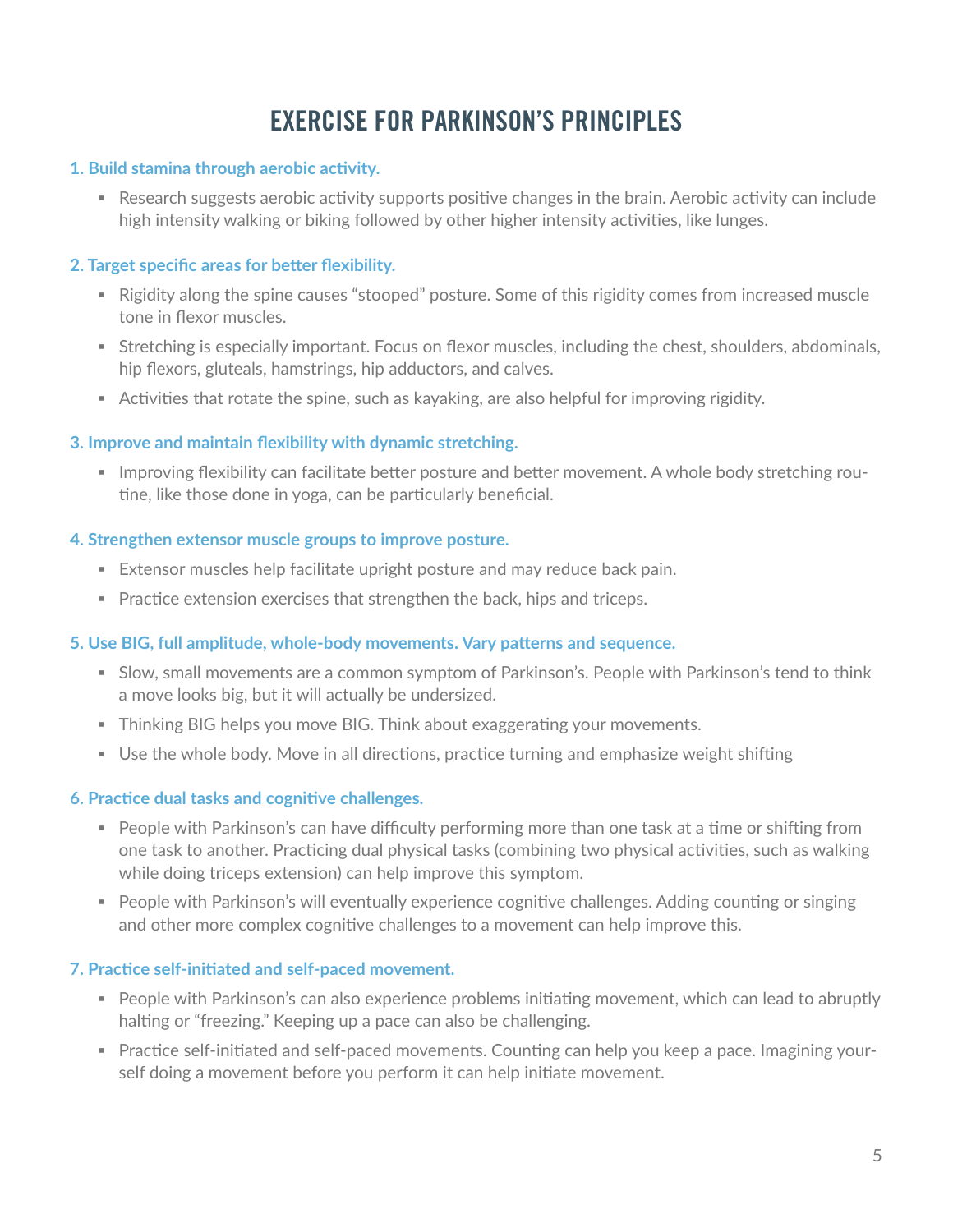#### **8. Develop reciprocal motions.**

- Uneven or non-swinging arms are common in Parkinson's and can lead to balance problems.
- Practicing reciprocal, coordinated arm and leg movements may help address this problem. Using very light wrist weights (or holding rolled up magazines) can help increase arm swings too.

#### **9. Develop erect postural alignment.**

- Stooped posture is a common symptom of Parkinson's that can affect balance and movement.
- Focus on maintaining a tall posture while doing physical activities.
- **.** Think about keeping your chest lifted upwards, your shoulders back and down, the top of your head is lifted toward the ceiling, and your chin parallel to the floor.

#### **10. Use strong voices.**

• Soft and slow speech is a common symptom of Parkinson's. Practicing strong voices (speaking loudly and with intention) while exercising can help improve voice quality and movement.

#### 11. Improve sensory-motor integration for balance.

- Sensory-motor integration refers to the communication between our senses and our muscles. In people with Parkinson's, sensory-motor integration can become impaired.
- **•** Balance pads, varying surfaces and inclines may help you adapt to changing conditions in the environment.
- Reducing visual input may also help improve sensory-motor integration. Darken the room, close one eye, or put on sunglasses to reduce dependence on sight.

#### **12. Practice speed and quickness.**

**• Parkinson's can cause slowness. Practicing fast movements, like footwork in boxing, can help.** 

#### 13. Build mind/body connections.

- **EXECT 10 FM BUILG 10 FM BUILG 10 FM BUILG 10 FM BUILG 10 FM BUILG 10 FM BUILG 10 FM BUILG 10 FM BUILG 10 FM BU** come impaired in Parkinson's.
- Mind/body connections can promote relaxation and self-awareness, both of which can positively afect anxiety and depression.
- **Doing activities that require planning or sequencing can help build mind/body connections.**
- Connecting breathing patterns to movement or relaxation, such as in yoga, is also helpful.

#### **14. Do actvites that are challenging, engaging, fun, social and safe.**

■ You're more likely to stick with an activity if it's fun! Make sure you also choose activities that are safe, and talk with your health care provider before engaging in new exercise programs.

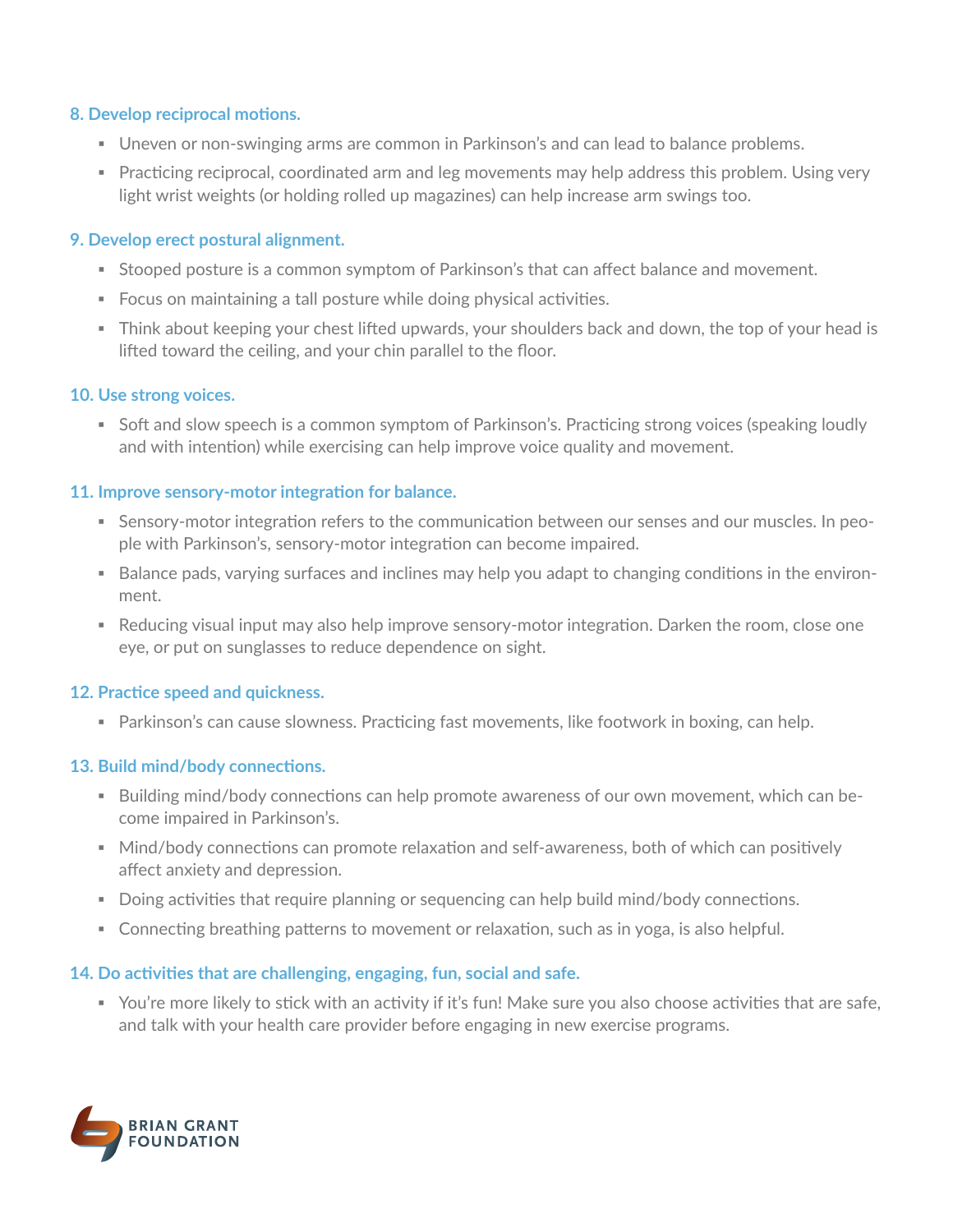*Table 1. Actvites that can help manage common symptoms of Parkinson's.*

| <b>SYMPTOM</b>                                                                                      | <b>SUGGESTED MOVEMENT</b><br><b>PRINCIPLES</b>                                                                                                                                                                                                           | <b>SUGGESTED ACTIVITIES</b>                                                                                                                                          |
|-----------------------------------------------------------------------------------------------------|----------------------------------------------------------------------------------------------------------------------------------------------------------------------------------------------------------------------------------------------------------|----------------------------------------------------------------------------------------------------------------------------------------------------------------------|
| <b>Rigidity:</b><br>Stooped posture and decreased<br>range of motion in the neck,<br>trunk and hips | Rotating movements<br>٠<br>Reciprocal movements<br>$\blacksquare$<br>Rhythmic movements<br>$\blacksquare$<br><b>Extension exercises</b><br>$\mathbf{u}$<br>Tall, "charge up" posture<br>$\blacksquare$                                                   | Torso rotation exercises<br>×,<br>Pilates and yoga<br>Chest stretches<br>$\blacksquare$<br>Upper back strengthening<br>×,<br>exercises                               |
| <b>Bradykinesia:</b><br>Slow movements<br><b>Hypokinesia:</b><br>Small movements and<br>narrow base | Whole body movement<br>٠<br>Wide base of support<br>٠<br>Extensor muscle strengthening<br>٠<br>BIG and fast steps<br>٠<br><b>BIG</b> arm swings<br>٠                                                                                                     | Walking and agility exercises<br>٠<br>Lunging in all directions<br>٠<br><b>Boxing</b><br>٠<br>Kettlebell swings<br>٠                                                 |
| <b>Akinesia:</b><br>Impaired sequential coordination<br>(includes freezing)                         | Preplanning tasks<br>$\alpha$<br>Quickly changing movements<br>$\blacksquare$<br>Practice moving in small spaces<br>$\blacksquare$<br>Understand and use external cues<br>$\mathbf{u}$<br>Adding a second task (dual tasks)<br>٠<br>Sequencing movements | Walking and agility exercises<br>×,<br>Obstacle courses<br>Quick turns in corners<br>٠<br>Lunging in all directions<br>×,<br><b>Boxing</b><br>٠<br>Kettlebell swings |
| <b>Impaired Sensory Integration:</b><br>Problems processing sensory<br>information                  | Practice balance on different sur-<br>faces and environments<br>Reducing reliance on vision and<br>٠,<br>external cues                                                                                                                                   | Stability ball exercises<br><b>BOSU</b> ball exercises<br>Exercises with eyes closed<br>ш<br>Exercises with head turns<br>Stand on a foam pad<br>٠                   |
| <b>Impaired Balance</b>                                                                             | Balance specific exercises adding<br>visual and surface changes<br>Weight shifting<br>٠<br>Strengthening hips and legs<br>٠                                                                                                                              | Stability ball exercises<br>Lunging<br>Tai Chi<br><b>Boxing</b><br>٠                                                                                                 |